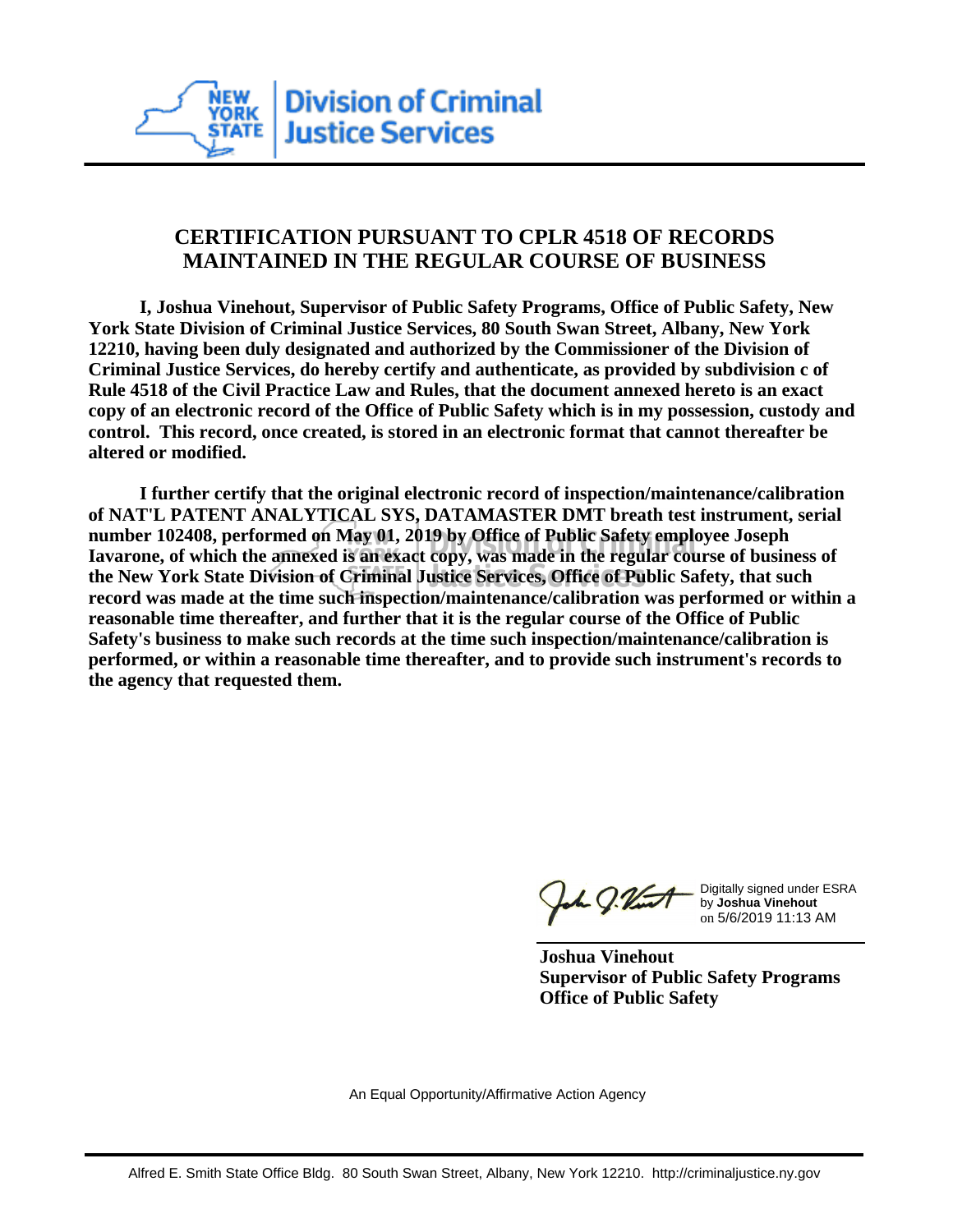## **BREATH TEST INSTRUMENT RECORD OF INSPECTION / MAINTENANCE / CALIBRATION**

**Name of Submitting Agency: Hudson Falls Village Police Department Manufacturer: NAT'L PATENT ANALYTICAL SYS Model: DATAMASTER DMT Serial Number: 102408 Date: May 01, 2019**

| <b>Test No</b> | <b>Test Result</b> | <b>Simulator Temperature</b> |
|----------------|--------------------|------------------------------|
|                | 0.099%             | 34.00 degrees centigrade     |
|                | 0.099%             | 34.07 degrees centigrade     |
|                | 0.100 %            | 34.07 degrees centigrade     |
|                | 0.100 %            | 34.06 degrees centigrade     |

**Reference Solution Lot Number: 19030 Reference Solution Standard: 0.10 % at 34.0 degrees centigrade**

 **I hereby certify that I have performed any necessary maintenance procedures and calibrated NAT'L PATENT ANALYTICAL SYS breath test instrument model DATAMASTER DMT, serial number 102408, and have determined that it is accurate and reliable for the determination of ethyl alcohol in the blood by analysis of the breath. The instrument's test results are recorded above and this instrument satisfies all limits and standards established by the New York State Commissioner of Health as enumerated in Part 59, Subchapter D of Chapter II, TITLE 10 (Health) of the Official Compilation of Codes, Rules and Regulations of the State of New York, (10 NYCRR Part 59) as amended.**

 **I further certify that I made the entries in these records of inspection/maintenance/ calibration at the time that such inspection/maintenance/calibration of the above identified breath test instrument was performed, or within a reasonable time thereafter.**

Performed by:

Digitally signed under ESRA by Joseph Iavarone on 5/1/2019 3:42 PM **\_\_\_\_\_\_\_\_\_\_\_\_\_\_\_\_\_\_\_\_\_\_\_\_\_\_\_\_\_\_\_\_\_\_\_\_**

**Joseph Iavarone Highway Safety Equipment Technician Breath Analysis Operator Permit # 44106** Reviewed by:

Digitally signed under ESRA by Frank Sgarlata on 5/3/2019 10:36 AM

**\_\_\_\_\_\_\_\_\_\_\_\_\_\_\_\_\_\_\_\_\_\_\_\_\_\_\_\_\_\_\_\_\_\_\_\_\_\_\_\_**

**Frank Sgarlata Breath Analysis Technical Supervisor**